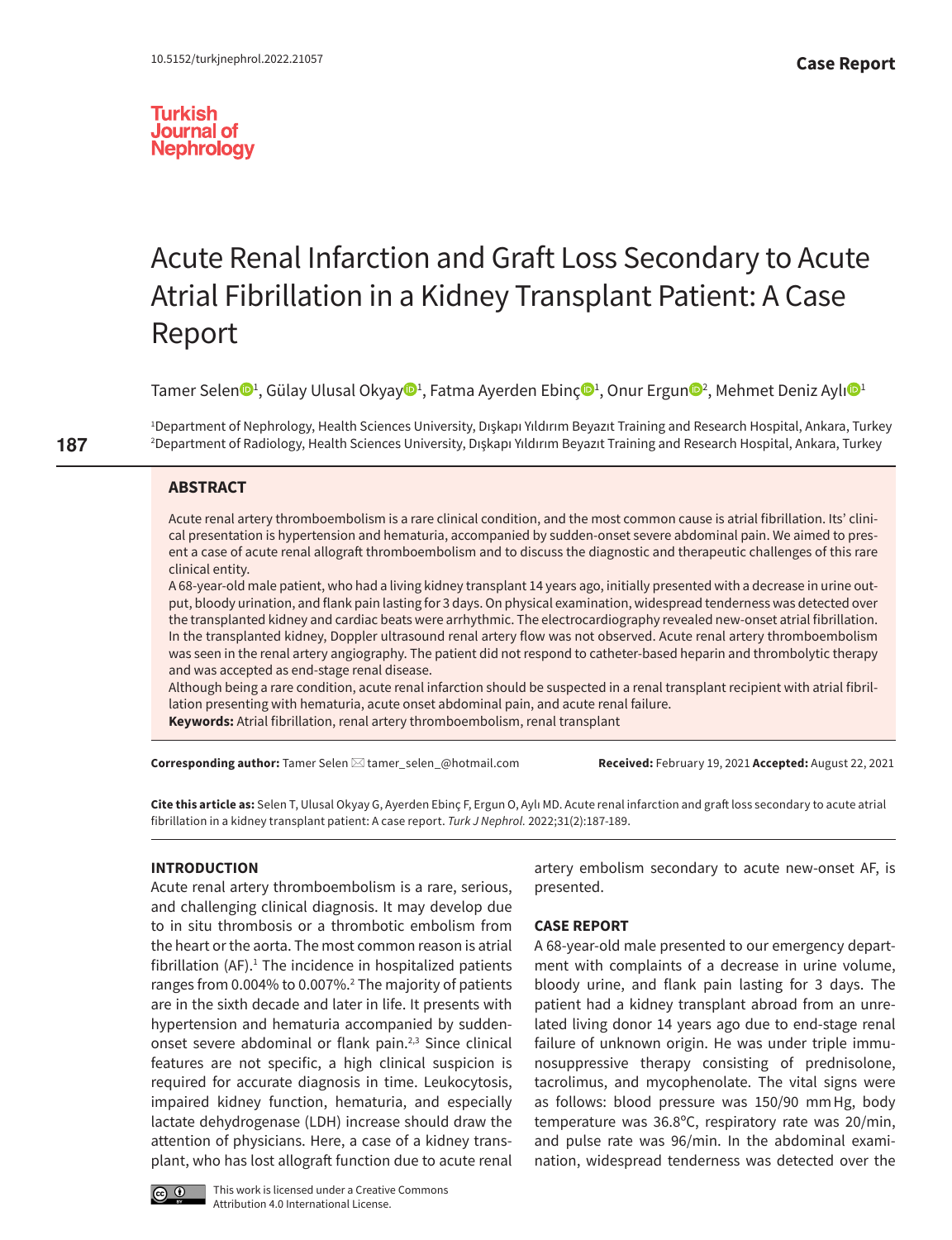**188** ing bolus heparin (5000 units), tissue plasminogen activator transplanted kidney. There was no circulatory disorder in the end organs and peripheral pulses were clear. Cardiac beats were arrhythmic and the patient was diagnosed as AF by electrocardiography. The patient had not documented any AF previously. Abnormal laboratory tests were as following; urea: 295 mg/dL (normal range (NR): 19-49 mg/dL), creatinine: 11.37 mg/ dL (NR: 0.5-0.9 mg/dL), LDH: 1200 U/L (NR: 135-225 U/L), pH 7.1 (NR: 7.35-7.45), bicarbonate: 9 mmol/L (NR: 21-26 mmol/L), white blood cell: 1780  $\times$  10<sup>[3](#page-2-2)</sup>/µL (NR: 3.57-11  $\times$  10<sup>3</sup>/µL). Other results were within normal limits. Urine analysis could not be performed due to anuria. Doppler ultrasonography showed no flow signal in the renal artery of the allograft due to thrombosis. No intracardiac thrombus was detected in transthoracic echocardiography. Renal artery thrombosis secondary to acute AF was suspected. Selective renal artery angiography was performed for the transplanted kidney. No flow was observed in the renal artery. A catheter was placed in this area. After apply-(tPA) infusion was initiated for 24 hours (1 mg/h) 5000 units of heparin were administered intravenously with an interval of 6 hours for three times. A central venous catheter was placed and hemodialysis was performed for 2 hours. Control angiography performed after 24 hours showed that the flow in the renal artery could not be achieved (Figure 1). Treatment was terminated and the catheter was withdrawn. The patient was accepted as end-stage renal failure and was discharged under hemodialysis treatment.

## **DISCUSSION**

The etiology of renal infarction may show some differences in native and allograft kidneys. While native renal infarction is usually caused by thrombi originating from the heart or aorta, renal artery damage and prothrombotic conditions, and allograft infarction may result from technical error, hypovolemia, antiphospholipid antibodies, high-dose steroid use, long cold ischemia time, delayed graft function, and long-term

# **MAIN POINTS**

- Acute renal artery thromboembolism is a rare clinical condition, and the most common cause is atrial fibrillation.
- Acute renal artery thromboembolism clinical presentation is hypertension and hematuria, accompanied by sudden-onset severe abdominal pain.
- The gold standard diagnostic method for renal artery thromboembolism is renal angiography. However, a carefully performed renal Doppler ultrasonography by an experienced physician can aid in diagnosis.
- In the treatment, heparin, local thrombolytic agents (tissue plasminogen activator, streptokinase, and urokinase), iloprost, and surgical embolectomy can be applied.
- Generally, renal ischemia for more than 3 hours initiates irreversible damage to the kidney. However, rare data show that renal injury can be completely or partially reversed by thrombolytic therapy administered up to 72 hours.



**Figure 1.** Blunt outcome (thromboembolism) of the anastome of the transplanted kidney to the iliac artery in renal angiography.

atherosclerosis.[4,](#page-2-3)[5](#page-2-4) On the other hand, infarct pain may be atypical in kidney transplant patients. Allograft denervation may cause pain to be less pronounced than with native kidneys.

Atrial fibrillation plays the greatest role in the etiopathogenesis of kidney thromboembolism. The incidence of renal artery thrombosis, which is between 0.004% and 0.007% in hospital-ized patients,<sup>2</sup> is detected in around 2% of the patients with AF.<sup>[6](#page-2-5)</sup> In small series, acute renal thrombosis is observed to develop principally secondary to AF[.2](#page-2-1),[3](#page-2-2) Atrial fibrillation was detected in 11 of 17 patients infarction.<sup>2</sup> In another report presenting the data of 44 patients with AF and kidney thrombosis; it was observed that 40 of the patients were previously diagnosed with AF, and 4 of them were diagnosed for the first time concurrently with the diagnosis of kidney infarction[.3](#page-2-2) When the literature is examined, arterial thromboembolism in the renal allograft is very limited.<sup>7,8</sup> When our case was considered, AF was newly diagnosed as the etiology for renal artery thromboembolism.

The gold standard diagnostic method for renal artery thromboembolism is renal angiography. However, a carefully performed renal Doppler ultrasonography by an experienced physician can aid in diagnosis as seen in our patient. Serum LDH elevation is almost accepted as the rule in kidney infarction.<sup>[9](#page-2-6)</sup> It can be used as a surrogate marker in embolism cases.<sup>10</sup> In our patient, 5-fold increased LDH values were detected at the time of admission.

In the treatment, heparin, local thrombolytic agents (t-PA, streptokinase, and urokinase), iloprost, and surgical embolectomy